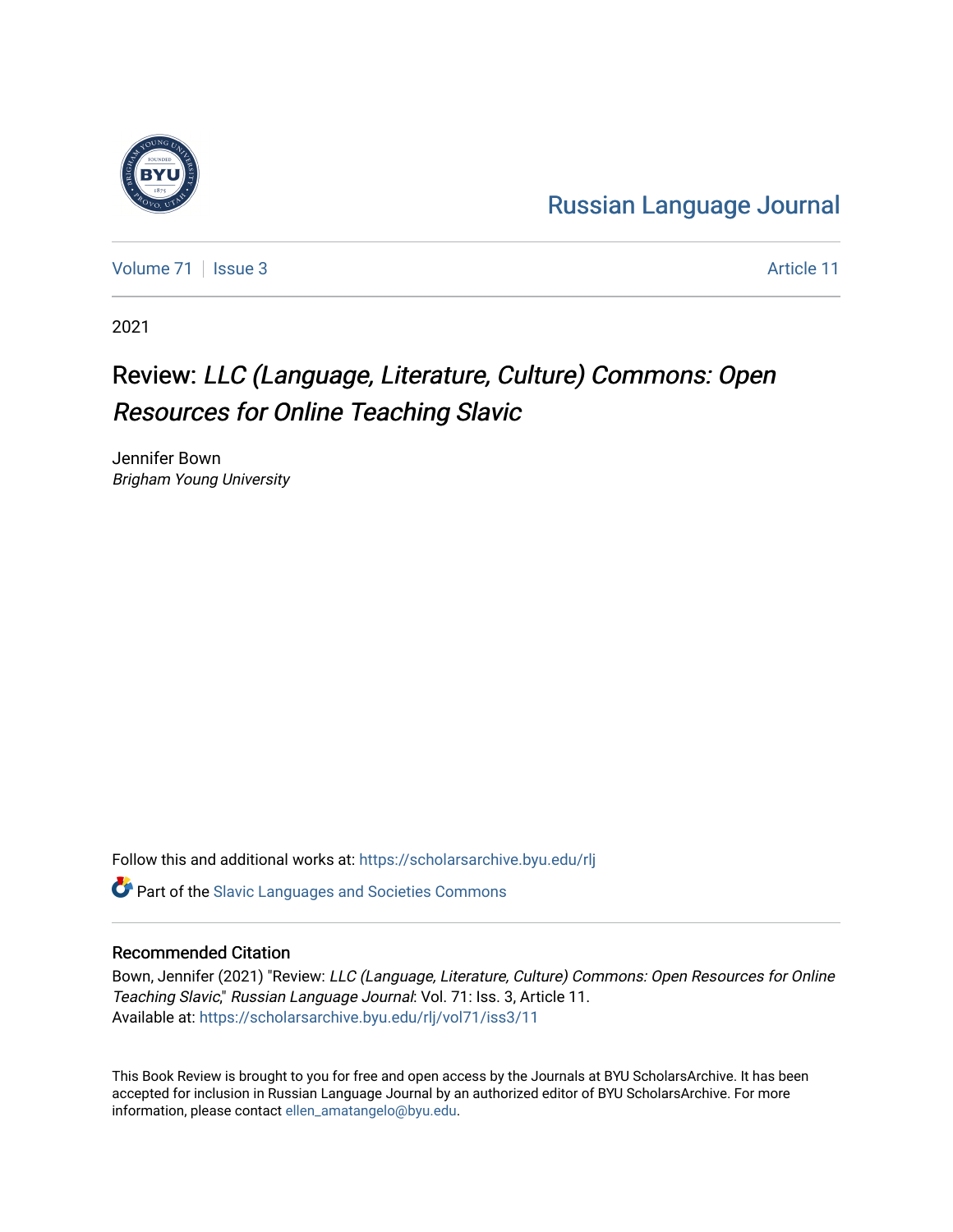REVIEWS

## **Qiunn (Spasova), Shannon Donnally, and Liudmila Klimanova. 2021.** *LLC (Language, Literature, Culture) Commons: Open Resources for Online Teaching Slavic.* **llccommons.arizona.edu.**

The web resource LLC (Language, Literature, Culture) Commons: Open Resources for Online Teaching Slavic, created by Shannon Donnally Spasova and Liudmila Klimanova, allows instructors to share quality online materials that can endure over time. LLC Commons organizes a set of online Russian language modules developed primarily by the authors. All of the materials on the website are licensed under a Creative Commons license, allowing instructors to revise, reuse, and redistribute the lessons as long as the authors of the lesson are given credit.

The modules are organized in a variety of ways, allowing users to search them by keyword, category (level, activity type, format, focus), or tags. The modules are also helpfully organized according to the sequences found in popular textbooks, including *Beginner's Russian*, В пути, Между нами, Голоса (books 1 and 2), and Тройка. Judged by this list of textbooks, the LLC Commons collection currently focuses on lower-level Russian language courses, though the authors hope to expand the collection and offer more upper-level materials. The modules are also flexible; they are not specifically built for any particular textbook. Instructors may need to modify materials to better fit their own students, curriculum, or teaching style.

The online lessons are generally interactive and multimodal. The interactive videos allow learners to test themselves, and they receive immediate, targeted feedback. The modules vary in their pedagogical approach. Some modules follow a more deductive pattern of presenting grammatical explanations in English first before asking students to practice what they have learned in Russian. Others are more inductive by presenting Russian examples first, though explanations in English typically follow. Regardless of the approach, the modules represent a helpful way for learners to get explanations, linguistic input, practice, and immediate feedback. The modules can be used for flipped, blended, or fully asynchronous Russian language classes.